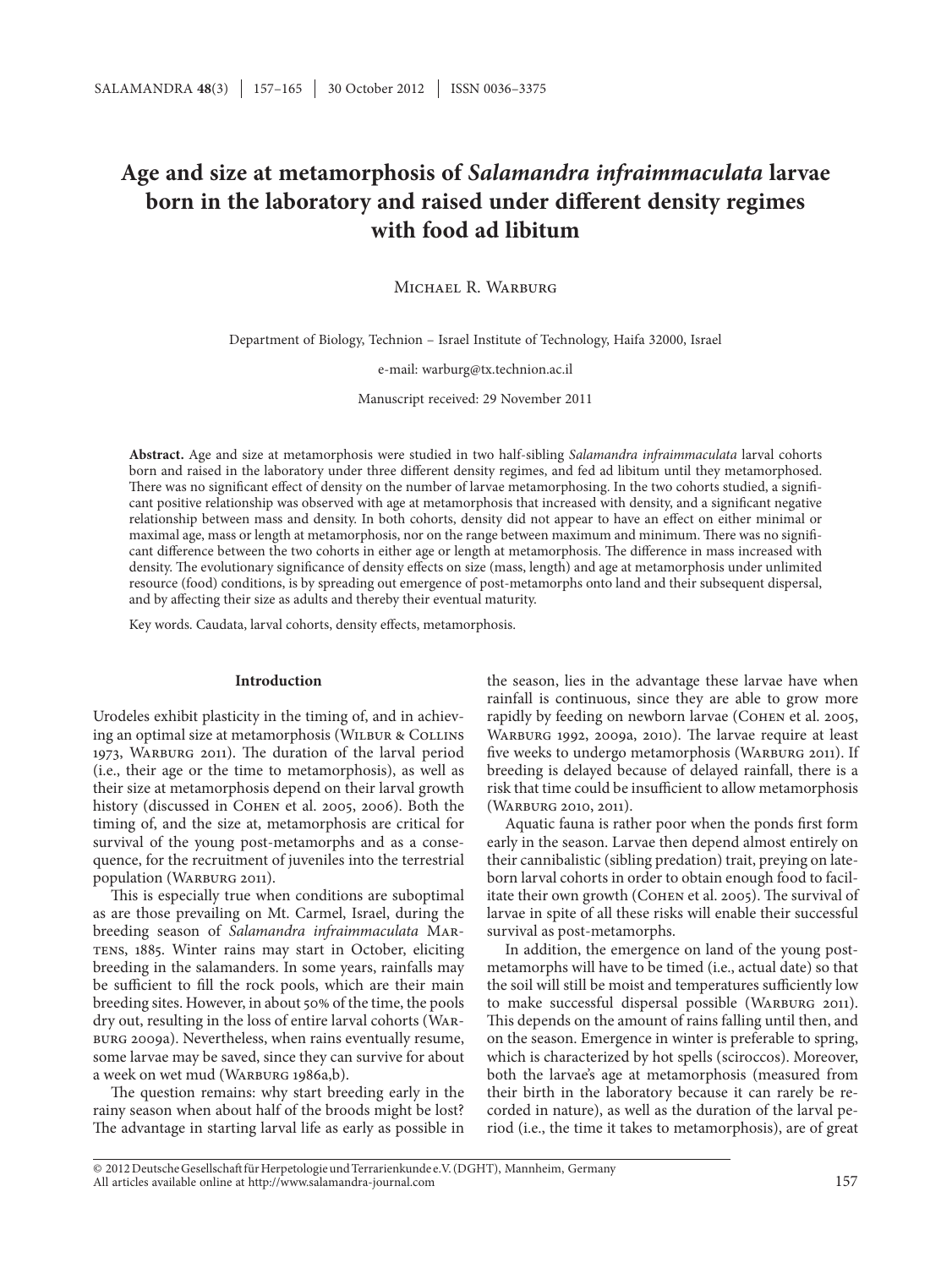significance. As a rule, larval period is positively related to age at metamorphosis. Finally, the size attained by the larvae when metamorphosing is of great consequence for the survival of the post-metamorphs and later of the adults. However, metamorphosis can be delayed due to slow larval growth rates, resulting in small size at metamorphosis. To conclude: successful survival to adulthood depends on starting life as a larva as early in the season as made possible, by rainfall (WARBURG 1992, 2010), growing rapidly (Cohen et al. 2006), avoiding cannibalistic predation by half-siblings (COHEN et al. 2005), metamorphosing as early in the season as possible and at an early age (WARBURG 2011), attaining a greater size, and, finally, dispersing as early in the season as possible in order to escape dehydration of the soil.

Density (i.e., larval crowding) was shown to have an effect on urodelan larvae with regard to both growth rate and development to metamorphosis (Brunkow & Col-LINS 1996). OHDACHI (1994) has shown that density was negatively related to both time and size at metamorphosis. High density can cause failure in metamorphosis (WILBUR 1976). SCOTT (1990) in *Ambystoma opacum* (GRAVEN-HORST, 1807), and BRODMAN (1996) have shown in both *Ambystoma maculatum* (Shaw, 1802) and *A. jeffersonianum* (Green, 1827) that both size and larval period are negatively affected by density.

The objective of the present study is to establish to which extent three different density regimes affect both age and size (mass, length) at metamorphosis of half-sibling salamander larval cohorts born in the laboratory to the same female (i.e., a cohort), and fed ad libitum.

#### **Materials and methods**

The data discussed here are based on a long-term study (1974–1998) of a single breeding population of *Salamandra infraimmaculata* (Warburg 2006, 2007a). This species is a 'rare' and endangered species found in the northern, mountainous part of Israel (IUCN Red List status "Near Threatened"; www.iucnredlist.org). The metapopulation inhabiting Mt. Carmel survives in the most southeastern portion of the genus' distribution.

Gravid females collected in the field delivered their larvae in the laboratory and were thereafter released into the wild (Warburg 2007b, 2008, 2009a). This is an ovoviviparous species, laying eggs that hatch upon contact with water (WARBURG et al. 1978/79). During the study period, a total of 74 half-sibling larval cohorts were born in the laboratory (Warburg 2009c, 2010), two of which were used for the study described in this paper. Thus, the identity of their mothers, their dates of birth, and their sizes at birth were all known. These cohorts contained 4,085 larvae, all born to these freshly collected females. Most of the larvae were released into the ponds where their mothers had been collected. Of the remaining larvae, 396 were raised in the laboratory (at room temperature) until they metamorphosed (Cohen et al. 2005, 2006). Others were raised for an additional two to five years after metamorphosis in order to release them into the wild as juveniles (WARBURG unpubl. data).

Larvae were placed in glass 'finger bowls' (13.5 cm in diameter) or enamel troughs (15  $\times$  25 cm) filled with stale (aged) tap water, 2 cm in depth. They were fed ad libitum (i.e., the larvae had available unlimited amounts of food until they completed metamorphosis) with live *Tubifex*  worms or minced beef liver (no significant differences were found in the effects of these two types of food on either age or size at metamorphosis). The *Tubifex* were added after cleaning the troughs and were always available to larvae. The water was changed every day.

Larval salamanders usually stay on the bottom most of the time, hiding among stones. Only towards the end of the metamorphic cycle will they swim to the surface for air. Consequently, density is calculated per surface area rather than volume. Larvae were placed either individually into finger bowls  $(42.4 \text{ cm}^2/\text{larva})$ , or in enamel troughs in groups of either five ('low density',  $28.7 \text{ cm}^2$  /larva) or 10 larvae ('high density',  $14.3 \text{ cm}^2$  /larva). Three replicates of each constellation were used. Towards the end of their larval period, they were transferred into spacious plastic containers with both water and soil that enabled them to crawl onto land and metamorphose**.**

As the sample size was rather small, I used both t-tests and regression analysis for statistical analyses with Sigma-Plot 9.0. The relationships between age, mass, and length, and the three density conditions were tested using regression analysis. The difference between the two cohorts was examined by t-tests.

#### **Results**

The data for means and ranges in age and dimensions (mass, length) of the two half-sibling larval cohorts are given in Tables 1 and 2. Cohort I consisted of 96 larvae, and cohort II of 106 larvae. There was no significant difference between the two cohorts (Appendix 1)**.** No significant effect of densities on the numbers of emerging metamorphs could be seen in either cohort (Figs. 1, 2) (Appendix 2)**.** A significant positive relationship between increasing age and density was noted in cohort I (Figs. 3A–C) (Appendix 3). Likewise in cohort II, age at metamorphosis related significantly to densities as did mass and length (Fig. 4A–C). In both cohorts, no significant effect of density could be demonstrated as affecting either mass or length with age (Figs. 5A– C, 6 A–C) (Appendix 4). Density did not appear to have an effect on either minimal or maximal age except at high densities in cohort II. In both cohorts, minimal and maximal mass and length did not show any significant difference (Fig. 7 A–C). The range between minimal and maximal age at metamorphosis showed an insignificant positive relationship with increasing density in both cohorts (Fig. 8 A), whereas both mass and length at metamorphosis decreased with density. Finally, there was no significant difference in either age, mass or length between metamorphosing larvae belonging to the two cohorts (Fig. 9 A–C) (Appendix 1)**.**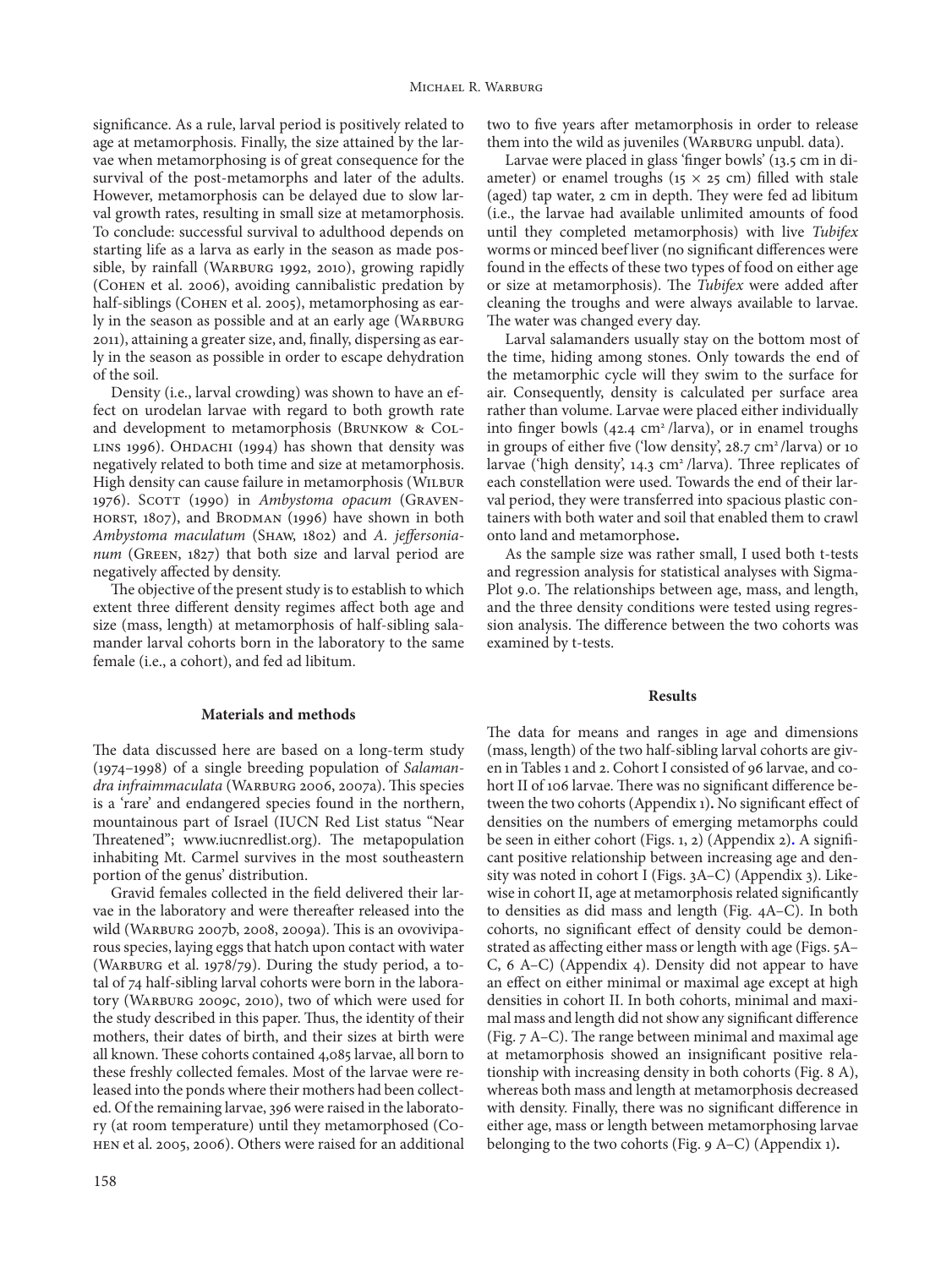Table 1. Age, mass, and length at metamorphosis of specimens in cohort I, fed ad libitum and raised under different density regimes (single: larvae kept individually in glass jars (42.4 cm<sup>2</sup>/larva); low = larvae kept at a density of 28.7 cm<sup>2</sup>/larva; high = larvae kept at a density of 14.3 cm<sup>2</sup>/larva). Means are followed by standard deviation, the range in parentheses and the sample size (N).

|               | single                             | low                                 | high                                |
|---------------|------------------------------------|-------------------------------------|-------------------------------------|
| age (days)    | $44.1 \pm 2.04$ (41-47); N = 6     | $45.45 \pm 2.56$ (40-51); N = 6     | $46 \pm 3.28$ (41-76); N = 6        |
| mass(g)       | $1.63 \pm 0.14$ (1.46–1.6); N = 16 | $1.36 \pm 0.22$ (1.03–1.79); N = 16 | $1.29 \pm 0.23$ (1.07-1.55); N = 16 |
| length $(mm)$ | $66.3 \pm 3.76$ (64-70); N = 6     | $60.1 \pm 1.87$ (57-64); N = 16     | $60.2 \pm 3.16$ (56-70); N = 10     |

Table 2. Age, mass, and length at metamorphosis of specimens in cohort II, fed ad libitum and raised under different density regimes. For abbreviations see Table 1.

|             | single                              | low                                | high                                |
|-------------|-------------------------------------|------------------------------------|-------------------------------------|
| age (days)  | $44.4 \pm 2.07$ (61-70); N = 10     | $44.6 \pm 4.28$ (40-51); N = 9     | $47.9 \pm 7.91$ (41-76); N = 16     |
| mass(g)     | $1.69 \pm 0.09$ (1.52–1.83); N = 10 | $1.51 \pm 0.23$ (1.24–1.92); N = 9 | $1.44 \pm 0.21$ (1.08–1.97); N = 16 |
| length (mm) | $65.6 \pm 2.95$ (61-70); N = 11     | $61.8 \pm 3.68$ (57–68); N = 9     | $59.2 \pm 3.54$ (54-65); N = 16     |



Figure 1. Density effects on numbers of metamorphs in cohort I.  $(A = single, B = low, C = high)$ . See Appendix 2.

Figure 2. Density effects on numbers of metamorphs in cohort II.  $(A = \text{single}, B = \text{low}, C = \text{high})$ . See Appendix 2.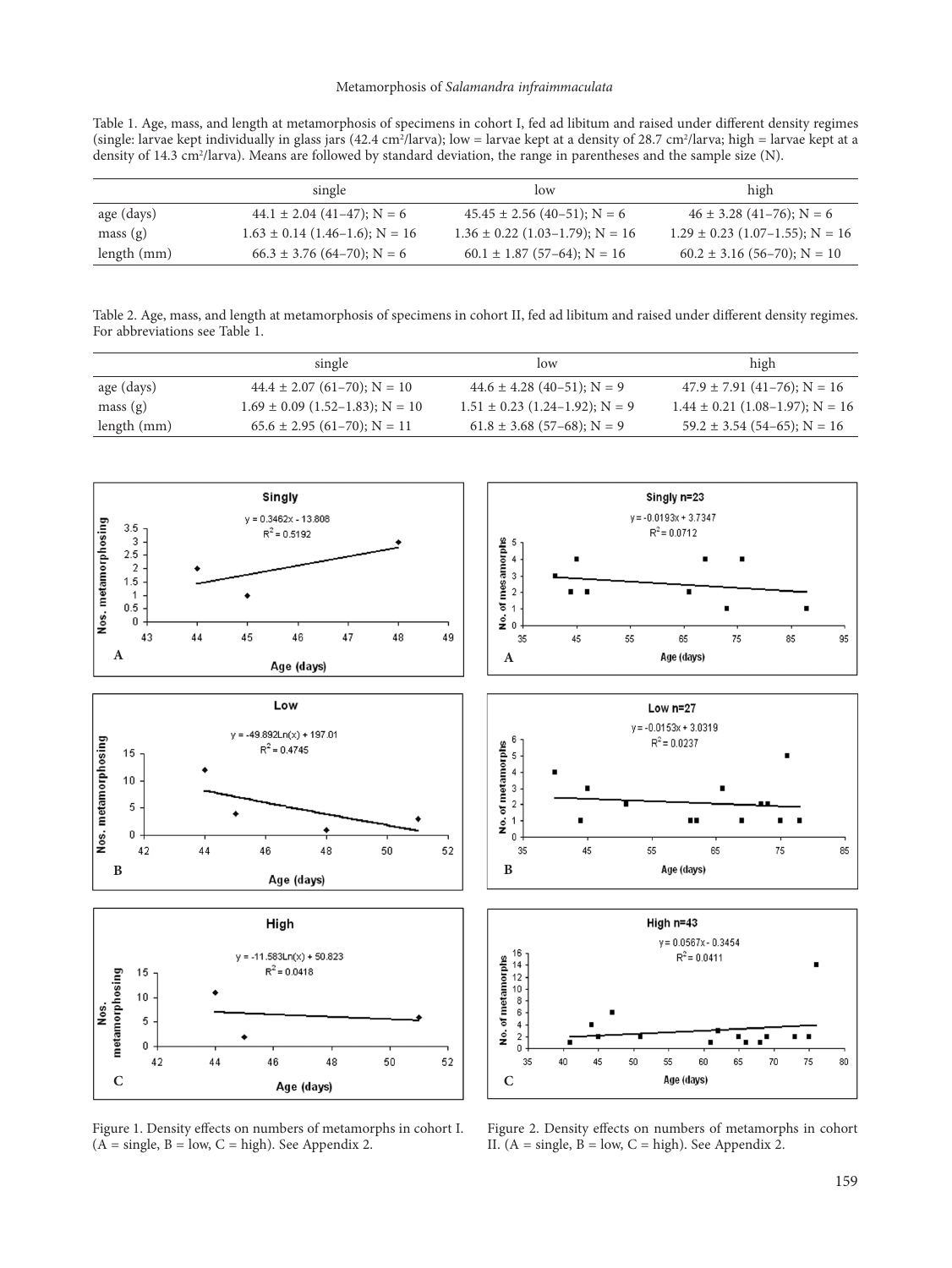

Figure 3. Average (A) age, (B) mass, and (C) length at metamorphosis in cohort I when raised under three different densities. See Appendix 3.

#### **Discussion**

The main problem with studies on aquatic amphibian larvae concerns their origin and age, both of which are generally unknown. Thus, in some studies on density effects on metamorphosis in urodeles, neither age nor larval period could be known with accuracy since the larvae studied had been collected in the field (CHAZAL et al. 1994). In others, individual egg clutches in nests attended by females were collected in the field, separated, and hatched in the laboratory. Consequently, although the larval period was known (since the eggs hatched in the laboratory) in such cases, it was nevertheless not identical with age (from the actual point of time when the eggs had been laid) (Kusano 1981, Collins & Cheek 1983, Fauth, Resetarits & Wilbur 1990, Doody 1996, Nishihara 1996, Walls 1998). Moreover, in neither scenario can it be ascertained whether the larvae were indeed half-siblings, because it cannot be ruled out that either the larvae or the batches of eggs indeed originated from more than one female. In some other studies,



Figure 4. Average (A) age, (B) mass, and (C) length at metamorphosis in cohort II when raised under three different densities. See Appendix 3.

both age and larval period were known since individual clutches of half-siblings were either collected (Doody 1996), or adult females laid eggs that hatched in the laboratory (Ziemba & Collins 1999, Cohen et al. 2005, 2006).

Some of the variability found in the period to metamorphosis and size of post-metamorphs can be attributed to these facts. Thus, it is not surprising that Wilbur (1976) noticed a high variance in both time and size at metamorphosis within the same pond. Variation in duration of larval period and body size at metamorphosis was attributed to time of oviposition and density of conspecific larvae. Such individual variation can affect population dynamics (Brunkow & Collins 1996).

Most studies attempted to show the effects of density (i.e*.*, crowding or sharing the space with one or more larvae), and resource (i.e., food resources) on time required until metamorphosis and size of post-metamorphs. Few studies tried to isolate and analyse these factors separately: the effect of density when food is available at all times, or the effect of food when larvae are raised singly without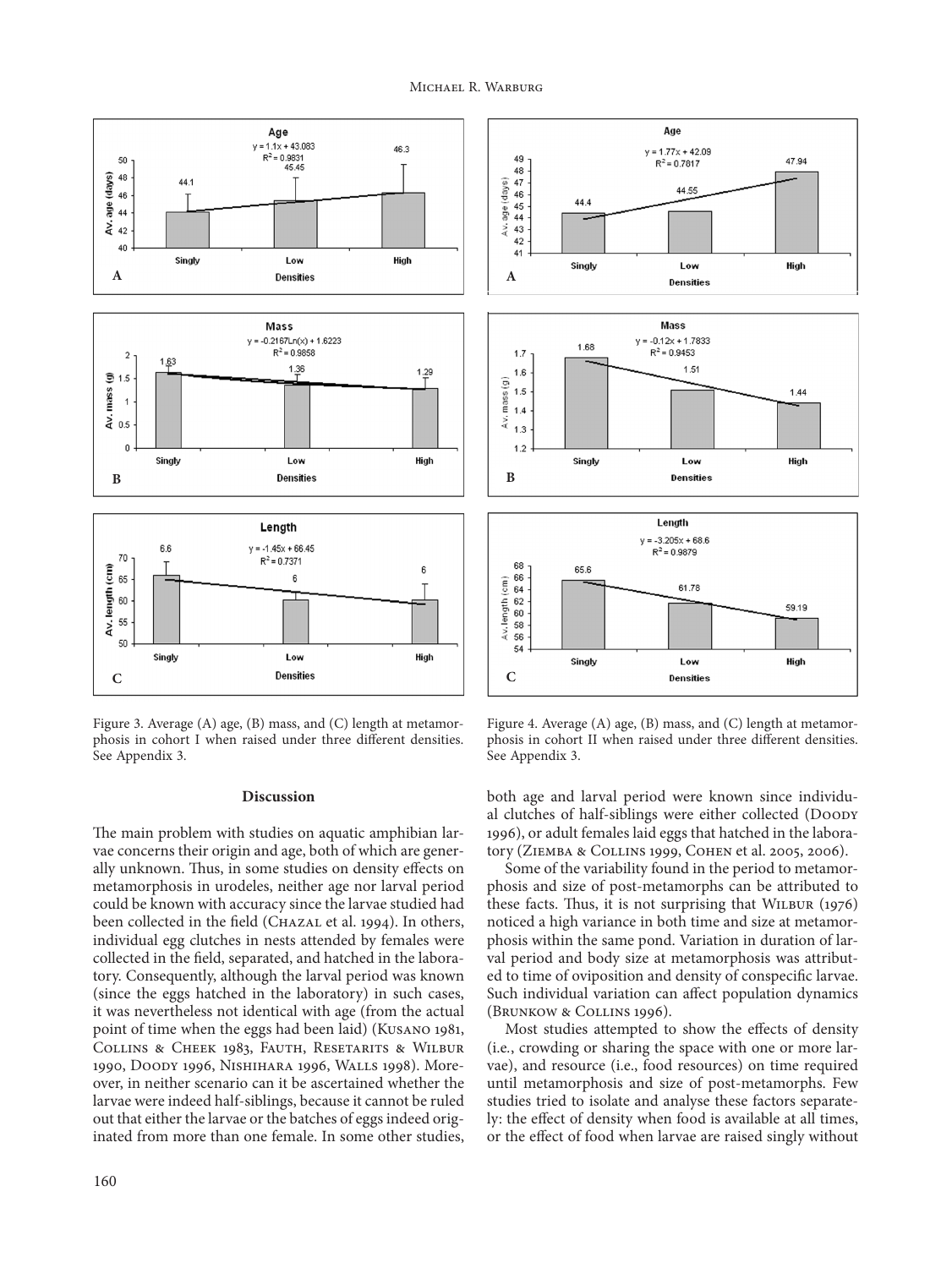

Figure 5. Age, mass, and length at metamorphosis in cohort I (A: single, B: low density, C: high density). See Appendix 4.

any potential density effect (BRODMAN 1999, ALCOBEN-DAS et al. 2004, WARBURG 2009b, 2010). In the last mentioned study it was concluded that metamorphosis appears to be affected by food resources when density could not have been a factor since these larvae were raised individually. Table 3 summarizes density conditions in six different studies of larvae belonging to four different urodelan species that were raised on an unlimited food supply. The conditions vary greatly between different experiments. Thus, low-density conditions ranged from 16.5 cm<sup>2</sup> per larva of *Hynobius retardatus* (Dunn, 1923) (see Wakahara 1995) to 502.7 cm2 per larva of *Ambystoma tigrinum nebulosum* Hallowell, 1853 (Collins & Cheek 1983): a 30.5-fold difference. Likewise, high-density conditions ranged from 7.5 cm2 /larva of *Salamandra salamandra* (Linnaeus, 1758) (Degani 1993) to 42.7 cm2 /larva of *Ambystoma texanum* (MATTHES, 1855) (PETRANKA 1984): a 5.7-fold difference. In the present study, *S. infraimmaculata* larvae were raised at a low density of 28.7 cm<sup>2</sup>/larva or a high density of 14.3 cm2 /larva. Since experimental conditions vary so much between different studies on the significance of density in urodelan larval growth and metamorphosis, it is diffi-



Figure 6. Age, mass, and length at metamorphosis in cohort II  $(A = single, B = low density, C = high density)$ . See Appendix 4.

cult to compare them. Thus, the high density of  $42.7 \text{ cm}^2$ in *A. texanum* larvae (PETRANKA 1984), is close to a moderate density of 43.7 cm<sup>2</sup> in *S. salamandra* larvae (DEGAni 1993). Raising larvae of *A. maculatum* at high densities significantly affected the number of metamorphs (WALLS 1998). Generally, urodelan larvae raised under high-density conditions took longer to metamorphose and did so at a smaller size. It was shown that when *A. opacum* larvae were raised under high–density conditions, which results in smaller post-metamorphs, growth and first reproduction were delayed by three years (TAYLOR & SCOTT 1997).

In the present study, it was shown that although neither competition nor sibling-predation (i.e., cannibalism) were possible (as potential cannibal larvae were removed once identified as such), and food was constantly available, den-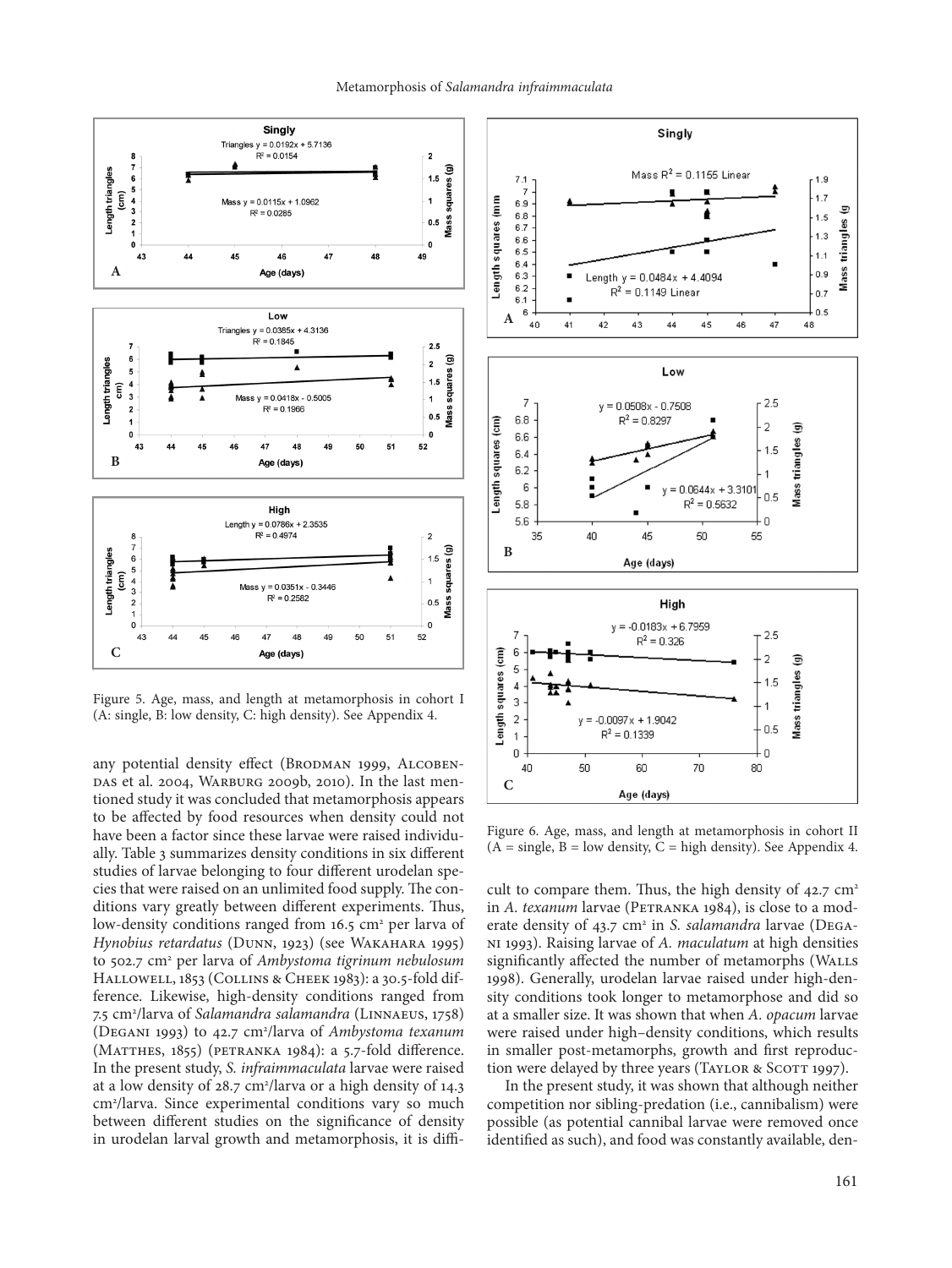Table 3. Density (cm<sup>2</sup> per larva) data from the literature for larvae of different salamander species raised on an unlimited food supply (ad libitum). Total numbers of larvae are given in parentheses. In order of appearance data were taken from: Degani (1993), Reques & Tejedo (1996), Cohen et al. (2006), Collins & Cheek (1983), Petranka (1984), Wakahara (1995).

| <b>Species</b>               | low density    | medium density    | high density    | food type                |
|------------------------------|----------------|-------------------|-----------------|--------------------------|
| Salamandra salamandra        | 75(20)         | $43.7 - 75(20)$   | 7.5(20)         | aquatic invertebrates    |
| Salamandra salamandra        | 300(2)         |                   |                 | pond zooplankton         |
| Salamandra salamandra        | $28.7(4-5)$    |                   | $14.3(9-10)$    | Tubifex and minced liver |
| Ambystoma tigrinum nebulosum | 502.7(3)       | 215.4(7)          |                 | Artemia nauplii          |
| Ambystoma texanum            | 342(1)         | 85.5(4)           | 42.7(8)         | aquatic invertebrates    |
| Hynobius retardatus          | $16.5 - 33(5)$ | $13.2 - 16.5(20)$ | $8.25 - 11(40)$ | urodelan larvae          |

sity affected both age and size at metamorphosis. This supports hypothesis 2 of PETRANKA & SIH (1986), which states that larval growth was density-dependent because of 'interference competition', a hypothesis that did not find support in their own study on *A. texanum* larvae. A similar

situation existed in the experiment conducted by EITAM et al. (2005). The true meaning of this term needs yet to be clarified. It is the behavioural aspects of density effects that are largely unknown. What could be the exact nature of such interference? This term could comprise a number of



Figure 7. Minimum and maximum (A) age, (B) mass, and (C) length at metamorphosis in the two cohorts.

Figure 8. Range between minimal and maximal (A) age, (B) mass, and (C) length at metamorphosis in the two cohorts.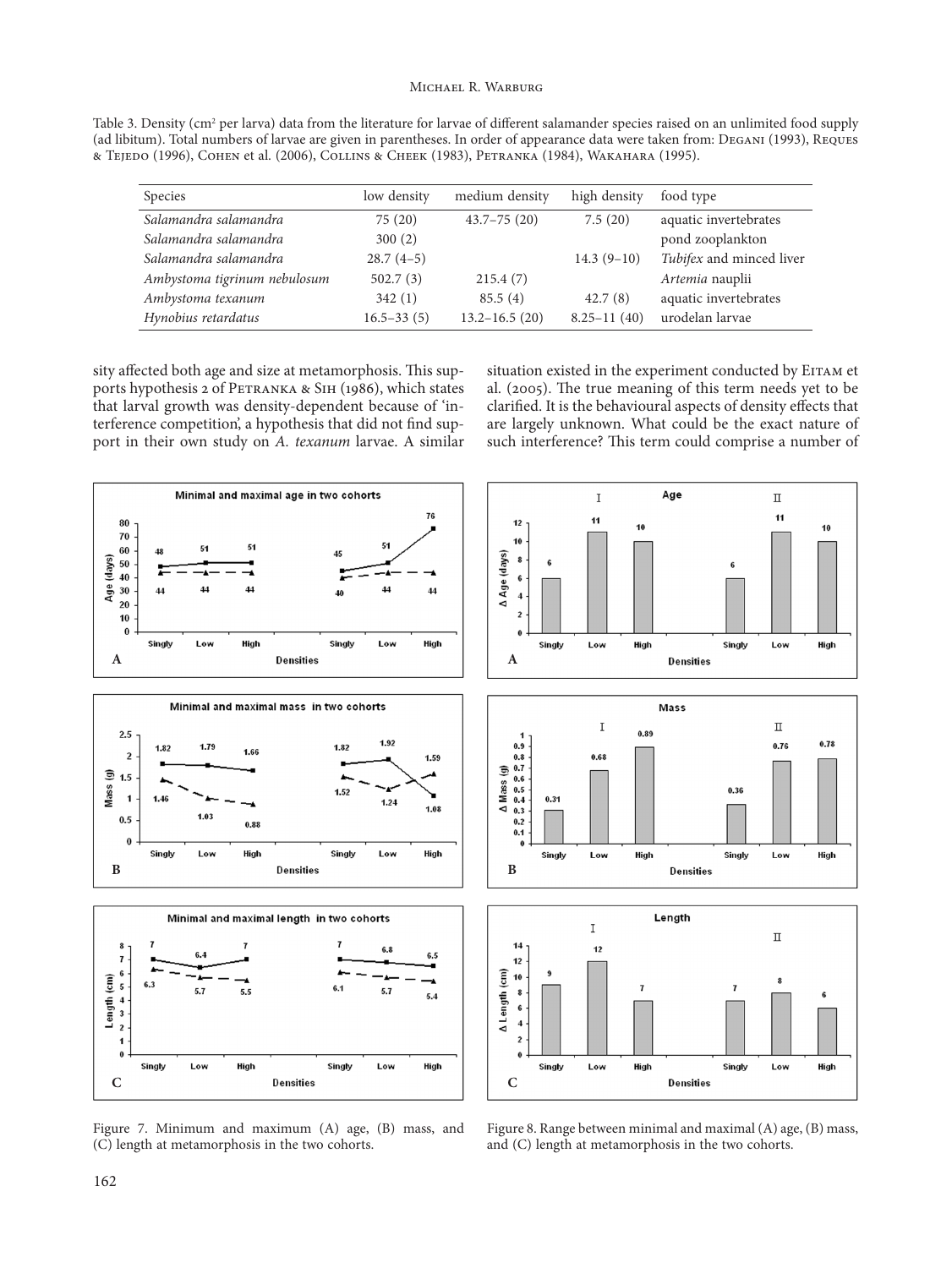| species                    | number of larvae $(\Delta\%)$ | age $(\Delta\%)$ | mass $(\Delta\%)$ | source       |
|----------------------------|-------------------------------|------------------|-------------------|--------------|
| Ambystoma opacum           | 981 (81.7 %)                  | $2.6\%$          | 47.3 %            | SCOTT (1990) |
| Ambystoma opacum           |                               | 38.8 %           | 49.2 %            | SCOTT (1994) |
| Salamandra infraimmaculata | $5(50\%)$                     | 4.4 %            | 4.9%              | this study   |

Table 4. Differences between low and high density (Δ%) in number, age, and mass at metamorphosis when larvae of different salamander species at low and high densities were raised and fed ad libitum.

factors: (1) Since food (especially live food) is generally not evenly distributed, it is possible that some larvae are quicker than others in locating it. These will have an advantage as they may keep others from feeding. (2) It is possible that a sensory response (optical, olfactory or tactile) is involved that is sufficiently deterrent to keep some larvae from feeding regularly. Thus, it is theoretically possible that in spite of the fact that food was constantly available, some larvae fed less or less frequently than others.

In *A. opacum,* density affected both larval period (i.e., age at metamorphosis), which varied from 2.6 to 38.8%, and mass at metamorphosis, which differed by about 48% when raised at low and high densities (SCOTT 1990, 1994).



Figure 9. Average of (A) age, (B) mass, and (C) length at metamorphosis in cohorts I and II. See Appendix 1.

In *S. infraimmaculata*, the differences between both age and mass when raised at low and high densities were 4.4 and 4.9% respectively (Table 4).

Differential growth rates of larvae have previously been demonstrated in this species (Cohen et al. 2006). These were due to different growth modes identified within a single half-sibling larval cohort and resulted in variable growth rates. Consequently, the variability in the age of larvae at metamorphosis could range from two to four months. Such wide variability could have catastrophic effects on the timing of metamorphosis and subsequent juvenile dispersal. In this harsh Mediterranean climate, it makes all the difference whether larvae metamorphose during winter rather than spring, which can well be too hot and dry for the post-metamorphs to survive.

What could be the cause of the definite effect of density (larvae raised in the company of other larvae) under seemingly food resource-independent conditions that was demonstrated here? On the face of it, food could not possibly be the cause of this effect since it was always freely available, but perhaps the presence of other larvae already deters some from feeding ad libitum? This point is of great interest and definitely needs further investigations. The evolutionary significance of these findings could be in showing the way how larvae are capable of spreading out the timing of metamorphosis (i.e., age at metamorphosis), and thereby spreading out post-metamorphic growth, which would result in spreading out the age at maturation. This would mean that the aquatic larval population were capable of regulating the size of the adult terrestrial population. Keeping the larval population low in small ponds under unpredictable hydroperiod conditions would improve chances of survival in species living under unpredictable ambient conditions (WARBURG 2007b).

#### **References**

- ALCOBENDAS, M., D. BUCKLEY & M. TEJEDOM (2004): Varibility in survival, growth and metamorphosis in the larval fire salamander (*Salamandra salamandra*): effects of larval birth size, sibship and environment. – Herpetologica, **60***:* 232–245.
- BRODMAN, R. (1996): Effects of intraguild interactions on fitness and microhabitat use of larval *Ambystoma* salamanders. – Copeia, **1996**: 372–378.
- BRODMAN, R. (1999). Food and space dependent effects during the interactions of two species of larval salamanders. – Journal of Freshwater Ecology, **14:** 431–437.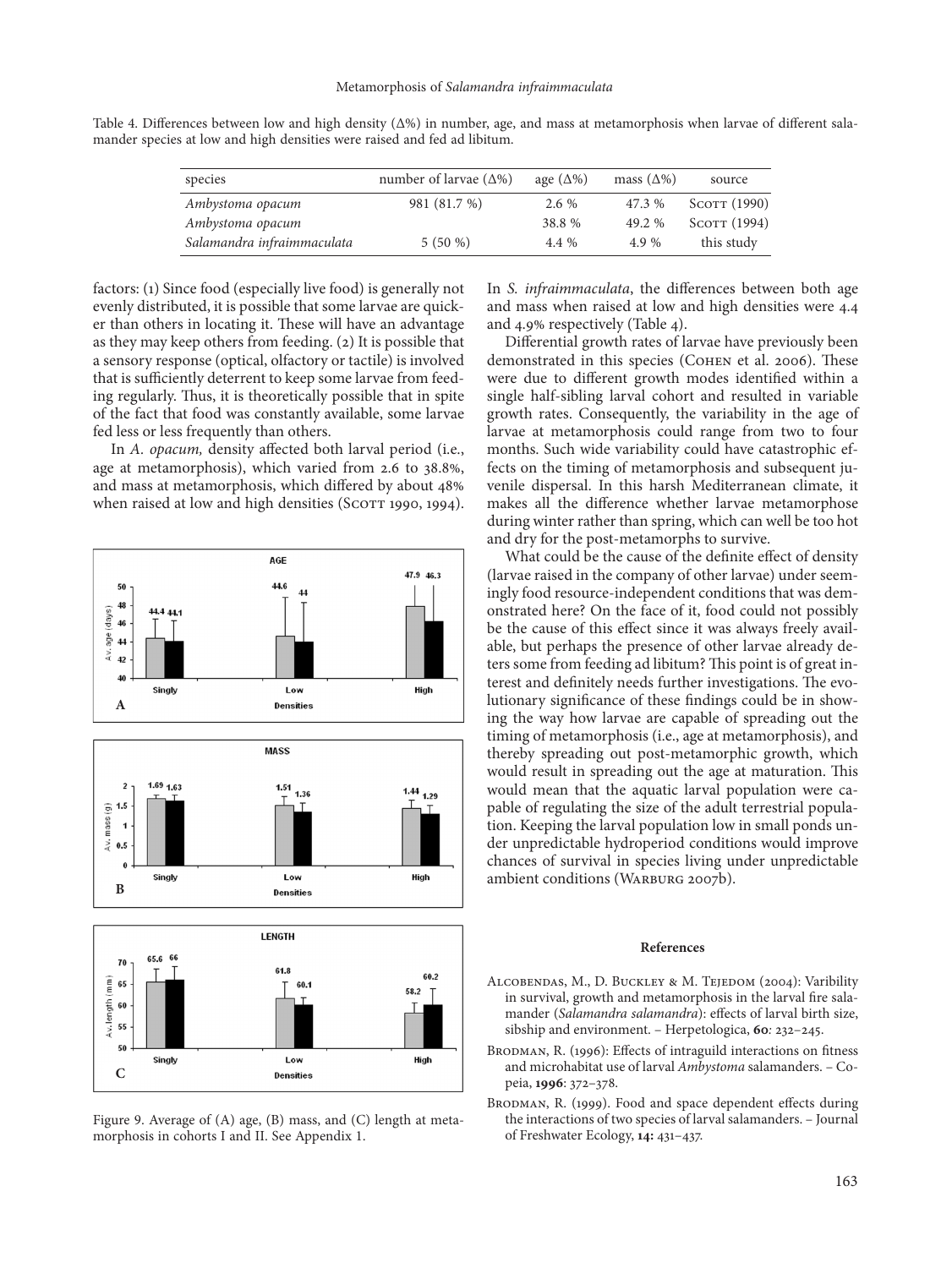- BRUNKOW, P. E. & J. P. COLLINS (1996): Effects of individual; variation in size on growth and development of larval salamanders. – Ecology, **77**: 1483–1492**.**
- CHAZAL, A. C., J. D. KRENZ & D. E. SCOTT (1994): Relationship of larval density and heterozygosity to growth and survival of juvenile marbled salamanders (*Ambystoma opacum*). – Canadian Journal of Zoology, **74**: 1122–1129.
- Cohen, M., R. Flam, R. Sharon, H. Ifrach, D. Yeheskely-Hayon & M. R. Warburg, M.R. (2005): The evolutionary significance of intra-cohort cannibalism in larvae of a xeric-inhabiting salamander: an inter-cohort comparison. – Current Herpetology, **24**: 55–66.
- Cohen, M., D. Yeheskeli-Hayon, M. R. Warburg, D. Davidson, G. Halevi & R. Sharon (2006): Differential growth identified in salamander larvae half-sib cohorts: a survival strategy? – Development, Growth and Differentiation, **48**: 537–548.
- Collins, J. P. & J. E. Cheek (1983): Effect of food and density on development of typical and cannibalistic salamander larvae in *Ambystoma tigrinum nebulosum*. – American Zoologist, **23**: 77–84.
- Degani, G. (1993): Cannibalism among *Salamandra salamandra* (L.) larvae. – Israel Journal of Zoology, **39**: 125–129.
- Doody, S. (1996): Larval growth rate of known age *Ambystoma opacum* in Louisiana under natural conditions. – Journal of Herpetology, **30**: 294–297.
- EITAM, A., L. BLAUSTEIN & M. MANGEL (2005): Density and intercohort priority effects on larval *Salamandra salamandra* in temporary pools. Oecologia, **146**: 36–42.
- Fauth, J. E., W. J. Resetarits & H. M. Wilbur (1990): Interactions between larval salamanders: a case of competitive equality. – Oikos, **58:** 91–99.
- Kusano, T. (1981): Growth and survival rate of the larvae of *Hynobius nebulosus tokyoensis* Tago (Amphibia, Hynobiidae). – Research in Population Ecology, **23**: 360–378.
- Nishihara, A. (1996): Effects of density on growth of head size in larvae of the salamander *Hynobius retardatus*. – Copeia, **1996**: 478–483.
- Ohdachi, S. (1994): Growth, metamorphosis, and gape-limited cannibalism and predation on tadpoles of salamanders *Hynobius retardatus*. – Zoological Science., **11**: 127–131.
- PETRANKA, J. W. (1984): Success of interpopulational variation in growth responses of larval salamanders. – Ecology, **65**: 1857– 1865.
- PETRANKA, J. W. & A. SIH (1986): Environmental instability, competition, and density-dependent growth and survivorship of a stream-dwelling salamander. – Ecology, **67**: 729–736.
- REQUES, R. & M. TEJEDO (1996): Intraspecific aggressive behaviour in fire salamander larvae (*Salamandra salamandra*): The effects of density and body size. – Herpetological Journal, **6**: 15–19.
- SCOTT, D. E. (1990): Effects of larval density in *Ambystoma opacum*: an experiment in large-scale field enclosures. – Ecology, **71**: 296–306.
- SCOTT, D. E. (1994): The effect of larval density on adult demographic traits in *Ambystoma opacum.* – Ecology, **75**: 1383–1396.
- TAYLOR, B. E. & D. E. SCOTT (1997): Effects of larval density dependence on population dynamics of *Ambystoma opacum*. – Herpetologica, **53**: 132–145.
- Wakahara, M. (1995): Cannibalism and the resulting dimorphism in larvae of a salamander *Hynobius retardatus*, inhabited in Hokkaido, Japan. – Zoological Science, **12**: 467–473.
- Walls, S. C. (1998): Density dependence in a larval salamander. The effect of interference and food limitation. – Copeia, **1998**: 926–935.
- Warburg, M. R. (1986a): A relic population of *Salamandra salamandra* on Mt. Carmel: A ten-year study. – Herpetologica, **42**: 174–179.
- WARBURG, M. R. (1986b): Observations on a relic population of *Salamandra salamandra* on Mt. Carmel during eleven years. – pp. 389–394 in Roček, Z. (ed.): Studies in Herpetology. – Prague: Charles University Press.
- WARBURG, M. R. (1992): Breeding patterns in a fringe population of fire salamanders, *Salamandra salamandra*. – Herpetological Journal, **2**: 54–58.
- WARBURG, M. R. (2006): Breeding site tenacity during a quarter of a century, in a rare xeric-inhabiting *Salamandra* within an isolated metapopulation. – Bulletin Societe Herpetologique France, **118**: 1–18.
- Warburg, M. R. (2007a): Longevity in *Salamandra infraimmaculata* from Israel with a partial review on other salamanders. – Salamandra, **43**: 21–34.
- WARBURG, M. R. (2007b): The phenology of a rare salamander (*Salamandra infraimmaculata*) in a population breeding under unpredictable conditions: a 25 year study. – Acta Herpetologica, **2**: 247–257.
- WARBURG, M. R. (2008): Changes in recapture rate of a rare salamander in an isolated metapopulation studied. – Russian Journal of Herpetology, **15***:* 11–18.
- WARBURG, M. R. (2009a): Long-term study on the reproductive strategy of *Salamandra infraimmaculata* (Amphibia: Urodela: Salamandridae) females in a single population breeding under precarious ambient conditions. – Herpetozoa, **22**: 27–42.
- WARBURG, M. R. (2009b): Age and size at metamorphosis of halfsib *Salamandra infraimmaculata* larvae born in the laboratory and raised singly under three different food regimes. – Belgian Journal of Zoology, **139**: 156–165**.**
- WARBURG, M. R. (2010): Studies on 74 half-sib larval cohorts born to individually-identifiable *Salamandra infraimmaculata*  females belonging to a single population; a long-term study. – Journal of Zoology London, **280**: 332–342.
- WARBURG, M. R. (2011): Long-term study on the variability in duration of larval period and timing of metamorphosis in a salamander: a way to regulate dispersal. – Revue suisse Zoologie, **118**: 231–249.
- Warburg, M. R., G. Degani & I. Warburg (1978/79): Ovoviviparity in *Salamandra salamandra* (L.) (Amphibia, Urodela) from northern Israel. – Vie Milieu, **28/29C**: 247–257.
- Wilbur, H. M. (1976): Density-dependent aspects of metamorphosis in *Ambystoma* and *Rana sylvatica*. – Ecology, **57**: 1289– 1296.
- WILBUR, H. M. & J. P. COLLINS (1973): Ecological aspects of amphibian metamorphosis. – Science, **182**: 1305–1314.
- Ziemba, R. E. & J. P. Collins (1999): Development size structure in tiger salamanders: the role of intraspecific interference. – Oecologia, **120**: 524–529.